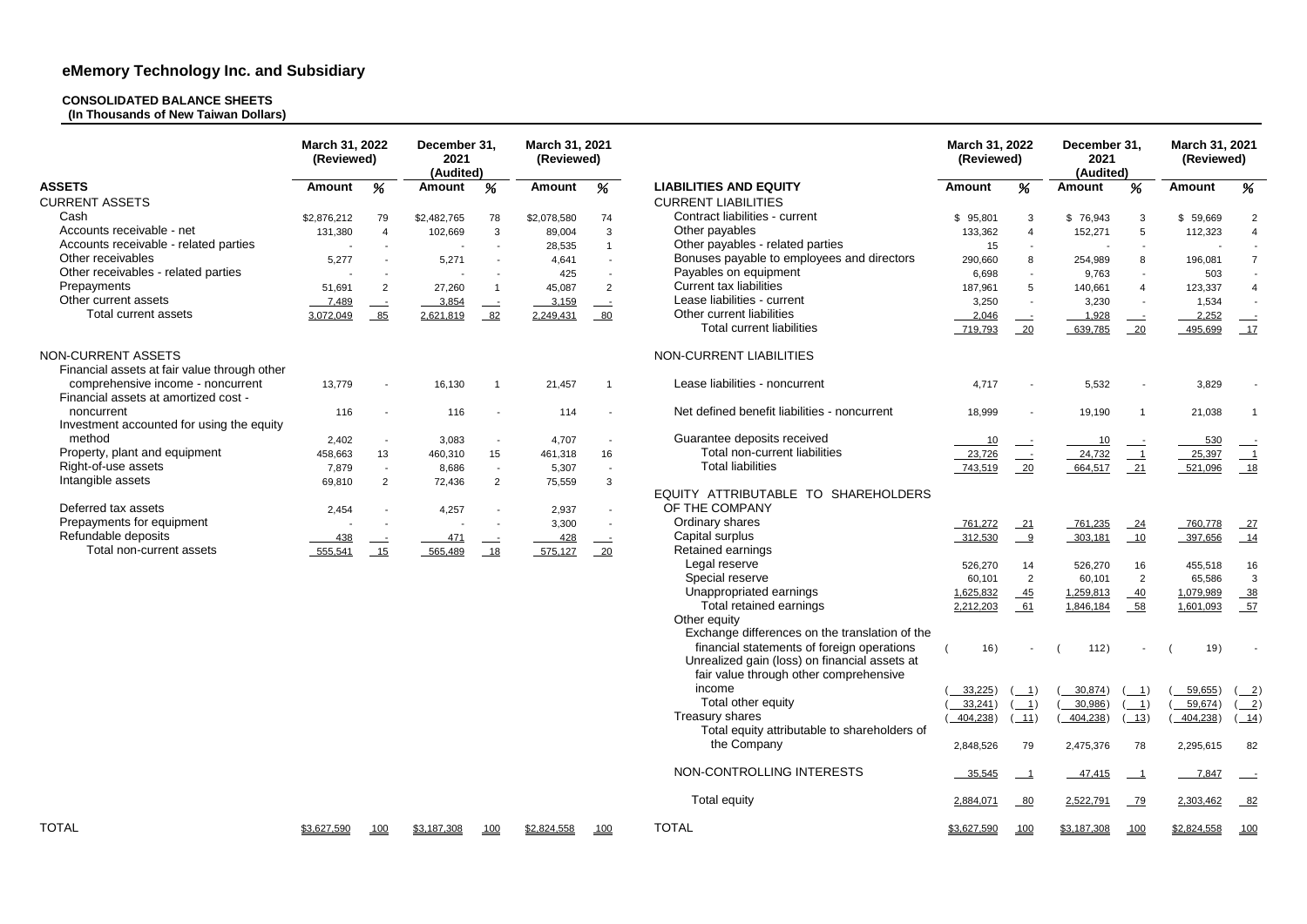#### **CONSOLIDATED STATEMENTS OF COMPREHENSIVE INCOME (In Thousands of New Taiwan Dollars, Except Earnings Per Share) (Reviewed, Not Audited)**

|                                                                                                                                                                                                        | <b>Three Months Ended March 31</b>               |                                  |                                                  |                              |  |
|--------------------------------------------------------------------------------------------------------------------------------------------------------------------------------------------------------|--------------------------------------------------|----------------------------------|--------------------------------------------------|------------------------------|--|
|                                                                                                                                                                                                        | 2022                                             |                                  | 2021                                             |                              |  |
|                                                                                                                                                                                                        | <b>Amount</b>                                    | %                                | <b>Amount</b>                                    | %                            |  |
| <b>OPERATING REVENUE</b>                                                                                                                                                                               | \$<br>727,107                                    | 100                              | \$<br>596,734                                    | 100                          |  |
| <b>OPERATING COSTS</b>                                                                                                                                                                                 |                                                  |                                  |                                                  |                              |  |
| <b>GROSS PROFIT</b>                                                                                                                                                                                    | 727,107                                          | 100                              | 596,734                                          | 100                          |  |
| <b>OPERATING EXPENSES</b><br>Selling and marketing expenses<br>General and administrative expenses<br>Research and development expenses<br>Expected credit gain<br>Total operating expenses            | 45,728<br>71,335<br>197,917<br>1,134)<br>313,846 | 6<br>10<br>27<br>43              | 37,081<br>63,303<br>165,995<br>7,356)<br>259,023 | 6<br>10<br>28<br>- 1 )<br>43 |  |
| <b>OPERATING INCOME</b>                                                                                                                                                                                | 413,261                                          | 57                               | 337,711                                          | 57                           |  |
| NON-OPERATING INCOME AND<br><b>EXPENSES</b><br>Interest income<br>Other income<br>Other gains and losses<br>Finance costs<br>Share of loss of associates<br>Total non-operating income and<br>expenses | 2,148<br>373<br>13,040<br>42)<br>679)<br>14,840  | $\overline{2}$<br>$\overline{2}$ | 1,826<br>1,111<br>4,525<br>22)<br>810)<br>6,630  |                              |  |
| PROFIT BEFORE INCOME TAX                                                                                                                                                                               | 428,101                                          | 59                               | 344,341                                          | 58                           |  |
| <b>INCOME TAX EXPENSE</b>                                                                                                                                                                              | 65,863                                           | 9                                | 52,907                                           | 9                            |  |
| <b>NET PROFIT</b>                                                                                                                                                                                      | 362,238                                          | 50                               | 291,434                                          | 49                           |  |

(Continued)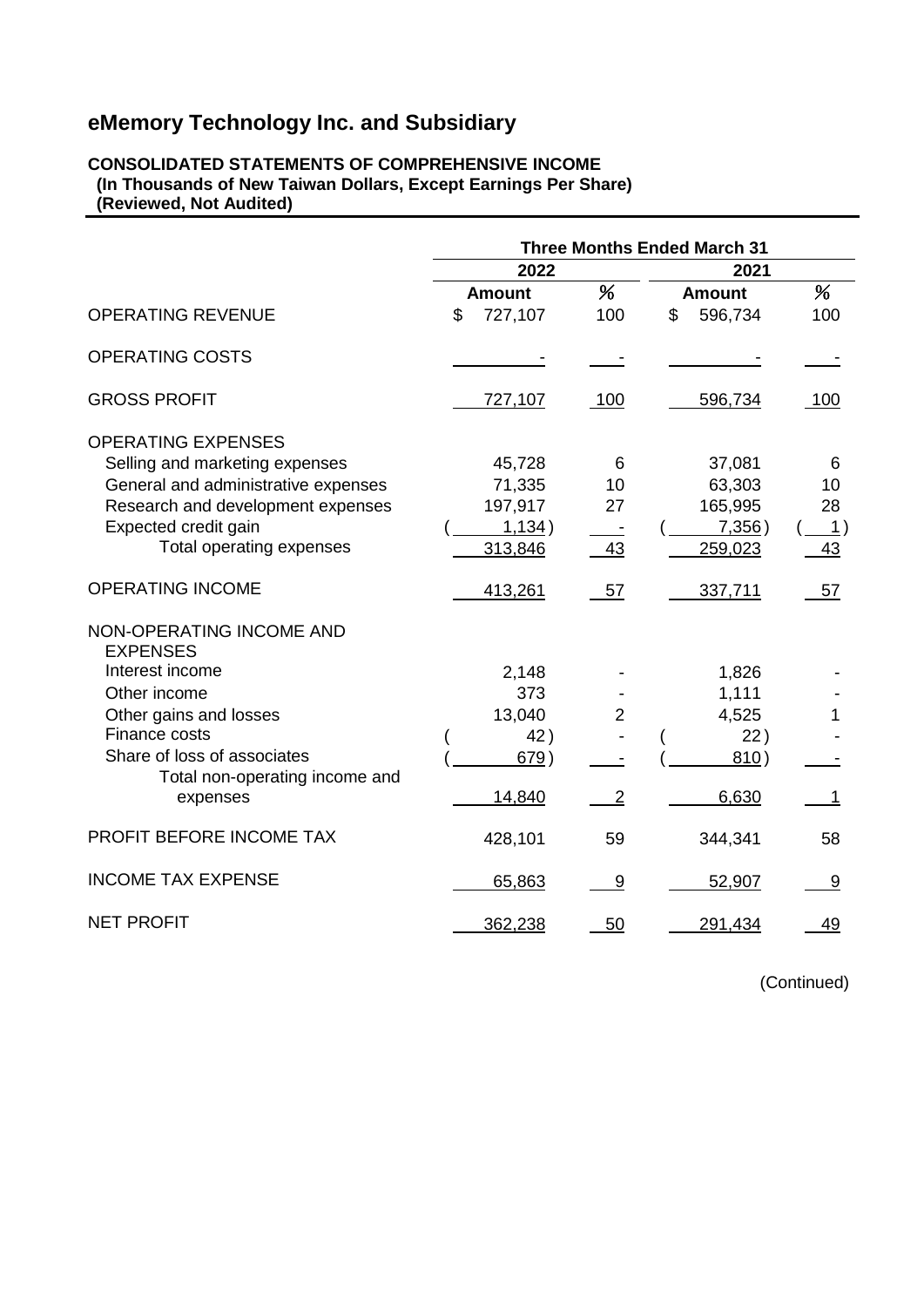#### **CONSOLIDATED STATEMENTS OF COMPREHENSIVE INCOME (In Thousands of New Taiwan Dollars, Except Earnings Per Share) (Reviewed, Not Audited)**

|                                                                                                                                                                                                                                   |                 |                              | <b>Three Months Ended March 31</b> |               |                              |           |  |
|-----------------------------------------------------------------------------------------------------------------------------------------------------------------------------------------------------------------------------------|-----------------|------------------------------|------------------------------------|---------------|------------------------------|-----------|--|
|                                                                                                                                                                                                                                   |                 | 2022                         |                                    | 2021          |                              |           |  |
| <b>OTHER COMPREHENSIVE (LOSS)</b><br><b>INCOME</b>                                                                                                                                                                                |                 | Amount                       |                                    | <b>Amount</b> |                              | %         |  |
| Items that will not be reclassified<br>subsequently to profit or loss:<br>Unrealized (loss) gain on<br>investments in equity<br>instruments at fair value through<br>other comprehensive income<br>Items that may be reclassified | $($ \$          | 2,351)                       |                                    | \$            | 420                          |           |  |
| subsequently to profit or loss:<br>Exchange differences on the<br>translation of the financial<br>statements of foreign operations<br>Share of the other comprehensive                                                            |                 | 122                          |                                    |               | 8                            |           |  |
| loss of associates accounted for<br>using the equity method<br>Other comprehensive (loss)<br>income                                                                                                                               |                 | (2)<br>2,231)                |                                    |               | 428                          |           |  |
| TOTAL COMPREHENSIVE INCOME                                                                                                                                                                                                        |                 | 360,007                      | 50                                 |               | 291,862                      | <u>49</u> |  |
| NET PROFIT (LOSS) ATTRIBUTABLE TO:<br>Shareholders of the Company<br>Non-controlling interests                                                                                                                                    | \$<br>\$        | 366,019<br>3,781)<br>362,238 | 50<br>50                           | \$<br>\$      | 292,982<br>1,548)<br>291,434 | 49<br>49  |  |
| TOTAL COMPREHENSIVE INCOME<br>(LOSS) ATTRIBUTABLE TO:<br>Shareholders of the Company<br>Non-controlling interests                                                                                                                 | \$<br>\$        | 363,764<br>3,757)<br>360,007 | 50<br>50                           | \$<br>\$      | 293,409<br>1,547)<br>291,862 | 49<br>49  |  |
| <b>EARNINGS PER SHARE</b><br><b>Basic</b><br><b>Diluted</b>                                                                                                                                                                       | <u>\$</u><br>\$ | 4.91<br>4.89                 |                                    | \$            | 3.93<br>3.92                 |           |  |

(Concluded)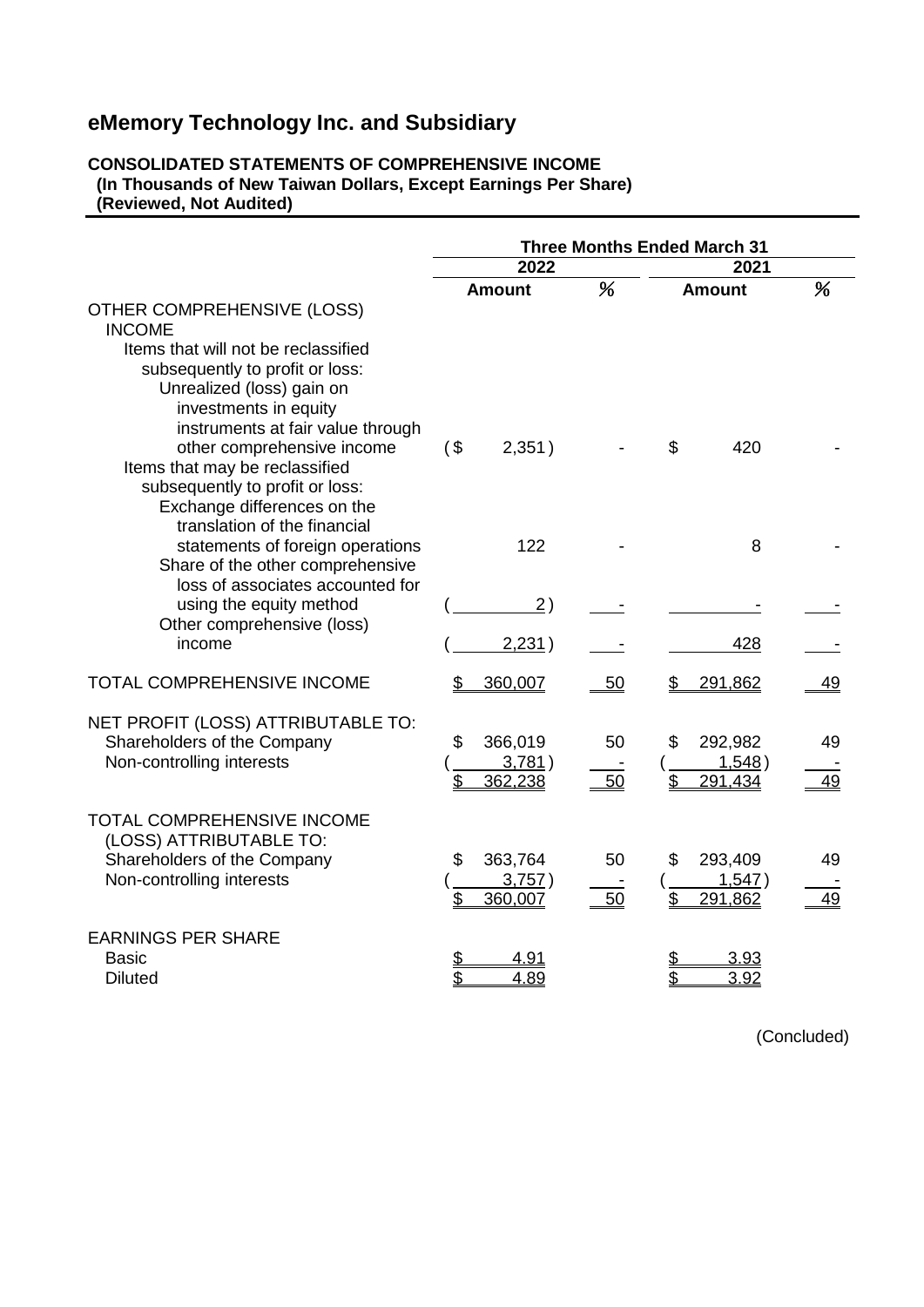#### **CONSOLIDATED STATEMENTS OF CHANGES IN EQUITY (In Thousands of New Taiwan Dollars) (Reviewed, Not Audited)**

|                                                                                |                                                      |           |                           |                  |                                  | Equity Attributable to Shareholders of the Company                   |              |                                                      |                                                                                                                                 |                                  |              |                                            |                     |
|--------------------------------------------------------------------------------|------------------------------------------------------|-----------|---------------------------|------------------|----------------------------------|----------------------------------------------------------------------|--------------|------------------------------------------------------|---------------------------------------------------------------------------------------------------------------------------------|----------------------------------|--------------|--------------------------------------------|---------------------|
|                                                                                |                                                      |           |                           |                  |                                  |                                                                      |              |                                                      | <b>Other Equity</b><br><b>Unrealized Gain</b><br>(Loss) on<br><b>Financial</b><br><b>Assets at Fair</b><br><b>Value Through</b> |                                  |              |                                            |                     |
|                                                                                | <b>Ordinary Shares</b><br>Number of<br><b>Shares</b> | Amount    | Capital<br><b>Surplus</b> | Legal<br>Reserve | <b>Special</b><br><b>Reserve</b> | <b>Retained Earnings</b><br><b>Unappropriated</b><br><b>Earnings</b> | <b>Total</b> | <b>Statements</b><br>of Foreign<br><b>Operations</b> | Other<br>Comprehensive<br><b>Income</b>                                                                                         | <b>Treasury</b><br><b>Shares</b> | <b>Total</b> | <b>Non-Controlling</b><br><b>Interests</b> | <b>Total Equity</b> |
| BALANCE, JANUARY 1, 2021                                                       | (In Thousands)<br>76,060                             | \$760,592 | \$ 391,907                | \$455,518        | \$65,586                         | \$787,007                                                            | \$1,308,111  | (<br>26)                                             | $($ \$<br>60,075)                                                                                                               | (\$404,238)                      | \$1,996,271  | 9,372<br>\$                                | \$2,005,643         |
| Changes in percentage of ownership<br>interests in subsidiaries                |                                                      |           | 5                         |                  |                                  |                                                                      |              |                                                      |                                                                                                                                 |                                  | 5            | 5)                                         | $\sim$              |
| Net profit (loss) for the three months ended<br>March 31, 2021                 |                                                      |           |                           |                  | $\overline{\phantom{a}}$         | 292,982                                                              | 292,982      |                                                      |                                                                                                                                 |                                  | 292,982      | 1,548)                                     | 291,434             |
| Other comprehensive income for the three<br>months ended March 31, 2021        |                                                      |           |                           |                  |                                  |                                                                      |              |                                                      | 420                                                                                                                             |                                  | 427          |                                            | 428                 |
| Total comprehensive income (loss) for the<br>three months ended March 31, 2021 |                                                      |           |                           |                  |                                  | 292,982                                                              | 292,982      |                                                      | 420                                                                                                                             |                                  | 293,409      | 1,547)                                     | 291,862             |
| Issuance of ordinary shares under<br>employee share options                    | 18                                                   | 186       | 5,744                     |                  |                                  |                                                                      |              |                                                      |                                                                                                                                 |                                  | 5,930        | $\overline{7}$                             | 5,937               |
| Share-based payments                                                           |                                                      |           |                           |                  |                                  |                                                                      |              |                                                      |                                                                                                                                 |                                  |              | 20                                         | 20                  |
| BALANCE, MARCH 31, 2021                                                        | 76,078                                               | \$760,778 | \$ 397,656                | \$455,518        | \$65,586                         | \$1,079,989                                                          | \$1,601,093  | 19)<br>(\$                                           | $(\underline{$} 5$ 59,655)                                                                                                      | $(\frac{$404,238}{)$             | \$2,295,615  | \$7,847                                    | \$2,303,462         |
| BALANCE, JANUARY 1, 2022                                                       | 76,124                                               | \$761,235 | \$303,181                 | \$526,270        | \$60,101                         | \$1,259,813                                                          | \$1,846,184  | $($ \$<br>112)                                       | $($ \$<br>30,874)                                                                                                               | (\$404,238)                      | \$2,475,376  | \$47,415                                   | \$2,522,791         |
| Changes in percentage of ownership<br>interests in subsidiaries                |                                                      |           | 8,192                     |                  |                                  |                                                                      |              |                                                      |                                                                                                                                 |                                  | 8,192        | 8,192)                                     | $\sim$              |
| Net profit (loss) for the three months ended<br>March 31, 2022                 |                                                      |           |                           |                  |                                  | 366,019                                                              | 366,019      |                                                      |                                                                                                                                 |                                  | 366,019      | 3,781)                                     | 362,238             |
| Other comprehensive income (loss) for the<br>three months ended March 31, 2022 |                                                      |           |                           |                  |                                  |                                                                      |              | 96                                                   | 2,351)                                                                                                                          |                                  | 2,255        | 24                                         | 2,231               |
| Total comprehensive income (loss) for the<br>three months ended March 31, 2022 |                                                      |           |                           |                  |                                  | 366,019                                                              | 366,019      | 96                                                   | 2,351)                                                                                                                          |                                  | 363,764      | 3,757)                                     | 360,007             |
| Issuance of ordinary shares under<br>employee share options                    | $\mathbf{3}$                                         | $37\,$    | 1,157                     |                  | $\overline{\phantom{a}}$         |                                                                      | $\sim$       |                                                      | $\sim$                                                                                                                          | $\overline{\phantom{a}}$         | 1,194        | 61                                         | 1,255               |
| Share-based payments                                                           |                                                      |           |                           |                  |                                  |                                                                      |              |                                                      |                                                                                                                                 |                                  |              | 18                                         | 18                  |
| BALANCE, MARCH 31, 2022                                                        | $-76,127$                                            | \$761,272 | \$ 312,530                | \$526,270        | \$60,101                         | \$1,625,832                                                          | \$2,212,203  | $\frac{1}{2}$<br>16)                                 | $(\frac{$}{8} \quad \frac{33,225}{2})$                                                                                          | $(\frac{$404,238}{)$             | \$2,848,526  | \$35,545                                   | \$2,884,071         |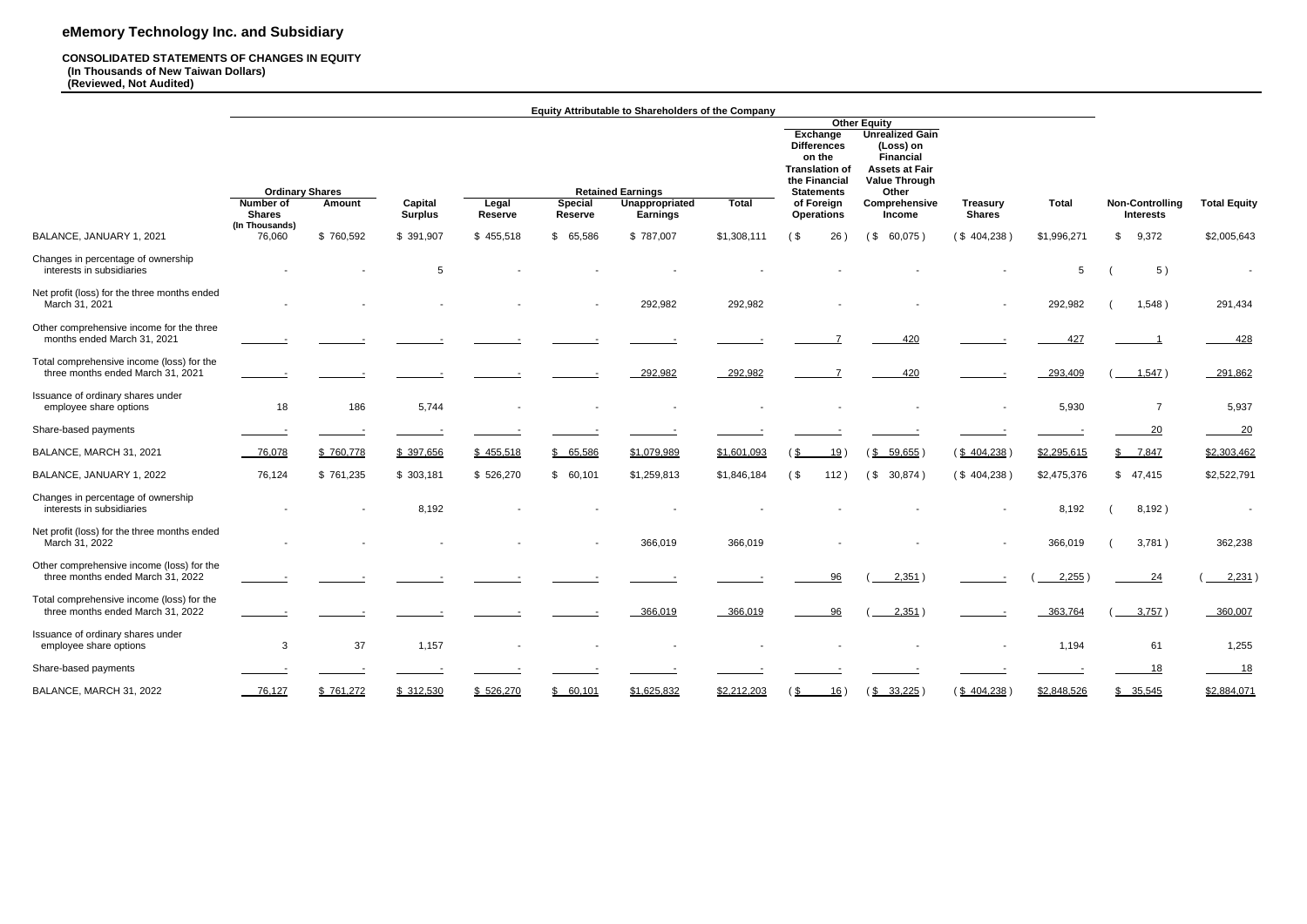#### **CONSOLIDATED STATEMENTS OF CASH FLOWS (In Thousands of New Taiwan Dollars) (Reviewed, Not Audited)**

|                                              | <b>Three Months Ended March 31</b> |    |          |  |  |  |
|----------------------------------------------|------------------------------------|----|----------|--|--|--|
|                                              | 2022                               |    | 2021     |  |  |  |
| CASH FLOWS FROM OPERATING ACTIVITIES         |                                    |    |          |  |  |  |
| Profit before income tax                     | \$<br>428,101                      | \$ | 344,341  |  |  |  |
| Adjustments for:                             |                                    |    |          |  |  |  |
| Depreciation expenses                        | 9,556                              |    | 10,351   |  |  |  |
| Amortization expenses                        | 4,774                              |    | 4,446    |  |  |  |
| Expected credit gain                         | 1,134)                             |    | 7,356)   |  |  |  |
| Finance costs                                | 42                                 |    | 22       |  |  |  |
| Interest income                              | 2,148)                             |    | 1,826)   |  |  |  |
| Share-based payments                         | 18                                 |    | 20       |  |  |  |
| Share of loss of associates                  | 679                                |    | 810      |  |  |  |
| Net (gain) loss on foreign currency exchange | 9,523)                             |    | 1,125    |  |  |  |
| Changes in operating assets and liabilities  |                                    |    |          |  |  |  |
| Accounts receivable                          | 23,491)                            |    | 34,588   |  |  |  |
| Accounts receivable - related parties        |                                    |    | 28,470)  |  |  |  |
| Other receivables                            |                                    |    | 4,493)   |  |  |  |
| Other receivables - related parties          |                                    |    | 148)     |  |  |  |
| Prepayments                                  | 24,431)                            |    | 21,376)  |  |  |  |
| Other current assets                         | 3,635)                             |    | 103      |  |  |  |
| <b>Contract liabilities</b>                  | 18,858                             |    | 8,867    |  |  |  |
| Other payables                               | 19,033)                            |    | 24,391)  |  |  |  |
| Other payables- related parties              | 15                                 |    |          |  |  |  |
| Other current liabilities                    | 118                                |    | 118      |  |  |  |
| Net defined benefit liabilities              | 191)                               |    | 195)     |  |  |  |
| Bonuses payable to employees and directors   | 35,671                             |    | 31,684   |  |  |  |
| Cash generated from operations               | 414,246                            |    | 348,220  |  |  |  |
| Interest received                            | 2,142                              |    | 1,783    |  |  |  |
| Income tax paid                              | 16,760)                            |    | 16, 181) |  |  |  |
| Net cash generated from operating activities | 399,628                            |    | 333,822  |  |  |  |

(Continued)